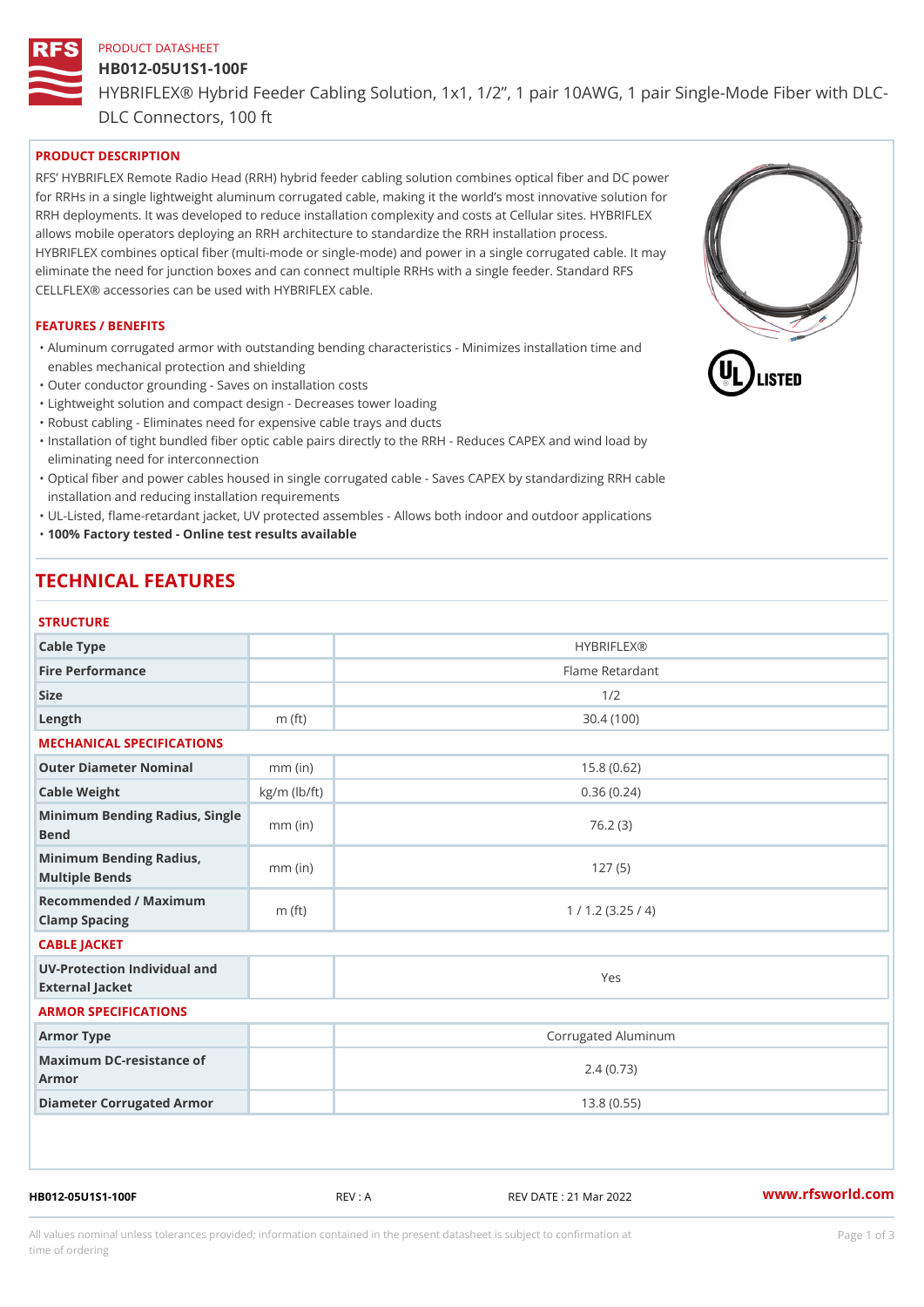#### PRODUCT DATASHEET

## HB012-05U1S1-100F

HYBRIFLEX® Hybrid Feeder Cabling Solution, 1x1, 1/2, 1 pair 10AWG, DLC Connectors, 100 ft

| DC POWER CABLE SPECIFICATIONS                                                                                                   |                             |                                                      |  |  |
|---------------------------------------------------------------------------------------------------------------------------------|-----------------------------|------------------------------------------------------|--|--|
| Number of DC Pairs                                                                                                              |                             | $\mathbf{1}$                                         |  |  |
| Maximum DC-Resistance $\bigotimes_{k=m}^{\infty}$ ( $\bigotimes_{k=m}^{\infty}$ /km ( $\bigotimes_{k=m}^{\infty}$ )<br>$C$ able |                             | 3.41(1.04)                                           |  |  |
| Cross Section of Power Cnamb Pe (A W G)                                                                                         |                             | 5.3(10)                                              |  |  |
| DC Wire Jacket Material                                                                                                         |                             | PVC/Nylon                                            |  |  |
| DC Cable Single Bending Rhandi(uish)                                                                                            |                             | 83 (3.3)                                             |  |  |
| DC Cable Diameter                                                                                                               | $mm$ (in)                   | 4.2(0.165)                                           |  |  |
| DC Standards (Meets or Exceeds)                                                                                                 |                             | For use in Type MC per UL 1569, PVC Nylon, RoHS/REAC |  |  |
| Break-out length (Top)                                                                                                          | $mm$ (in)                   | 559 (22)                                             |  |  |
| Break-out length (Bottom) mm (in)                                                                                               |                             | 914(36)                                              |  |  |
| <b>F/O CABLE SPECIFICATIONS</b>                                                                                                 |                             |                                                      |  |  |
| Number of F/O Pairs                                                                                                             |                             | $\mathbf{1}$                                         |  |  |
| F/O Cable Type                                                                                                                  |                             | G657-A2 Single Mode, Bend Tolerant                   |  |  |
| Core/Clad                                                                                                                       | μm                          | 9/125                                                |  |  |
| Single Bending Radius                                                                                                           | $mm$ (in)                   | 83 (3.3)                                             |  |  |
| F/O Standards (Meets or<br>Exceeds)                                                                                             |                             | UL Listed Type OFNR (UL1666), RoHS Compliant         |  |  |
| Optical Loss                                                                                                                    | dB/Km                       | $0.5 \ @ 1310 \text{ nm}$<br>$0.5 \t@ 1550 nm$       |  |  |
| FO Break-out Length (Top)mm (in)                                                                                                |                             | 584 (23)                                             |  |  |
| FO Break-out Length (Bottomm) (in)                                                                                              |                             | 965 (38)                                             |  |  |
| Fiber Termination End                                                                                                           |                             | <b>DLC</b> Connector                                 |  |  |
| Fiber Termination End 2                                                                                                         |                             | <b>DLC</b> Connector                                 |  |  |
| TESTING AND ENVIRONMENTAL                                                                                                       |                             |                                                      |  |  |
| Storage Temperature                                                                                                             | $^{\circ}$ C ( $^{\circ}$ F | $-40$ to $70$ ( $-40$ to $158$ )                     |  |  |
| Operation Temperature                                                                                                           | $^{\circ}$ C ( $^{\circ}$ F | $-40$ to 65 ( $-40$ to 149)                          |  |  |
| Installation Temperature                                                                                                        | $^{\circ}$ C ( $^{\circ}$ F | $-20$ to 65 ( $-4$ to 149)                           |  |  |
| Jacket Specifications                                                                                                           |                             | UL1569 Type MC, UL Listed                            |  |  |

## EXTERNAL DOCUMENT LINKS

On-line Factory Te[s](https://www.rfsworld.com/pictures/userfiles/programs/AAST Latest Version.zip)teRvesults:

#### NOTES

Nominal length equals length of armored trunk plus not include bottom breakout; bottom breakout length to the total assembly length tip to tip

HB012-05U1S1-100F REV : A REV DATE : 21 Mar 2022 [www.](https://www.rfsworld.com)rfsworld.com